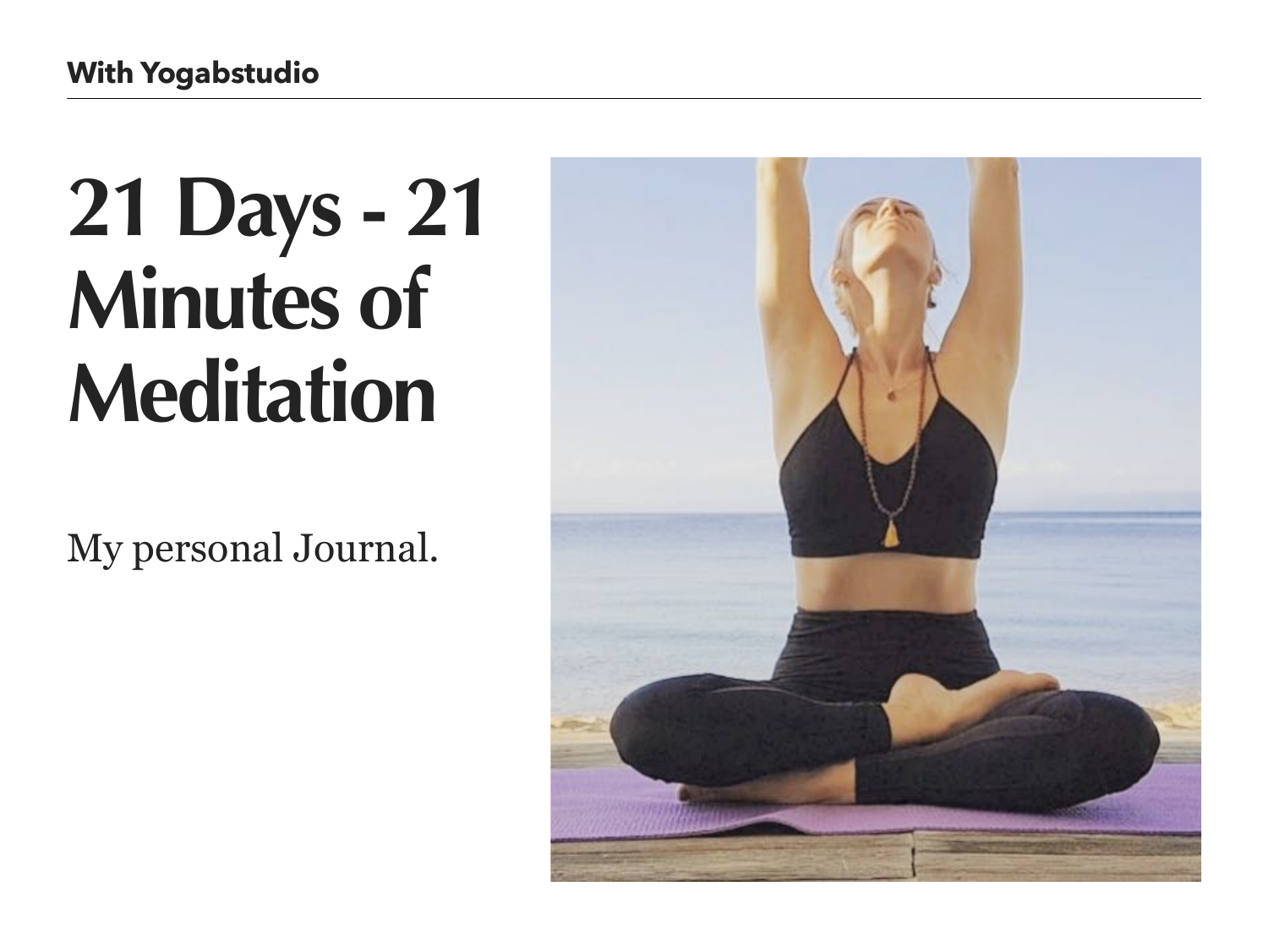#### **Commitment**

# **Welcome**

## to the start of a transformative journey!

#### Congratulations,

You just made an extraordinary commitment on the next step of your life journey. Over the next 21 days we will work together to create a firmer foundation of what it is to meditate, growing our strength, stillness and serenity together.

During this period you will develop your ability to sit and witness, invoking a deeper perception on life. I recommend journaling through this period to help the filtering of your mind, this will help you express your emotions and understand how everything is connected in how you react through the process of life!

Since this program occurs on your own time, namely your everyday life, the results are really up to you.

Please read and sign the following agreement:

#### *"I am committed to my own personal growth and development."*

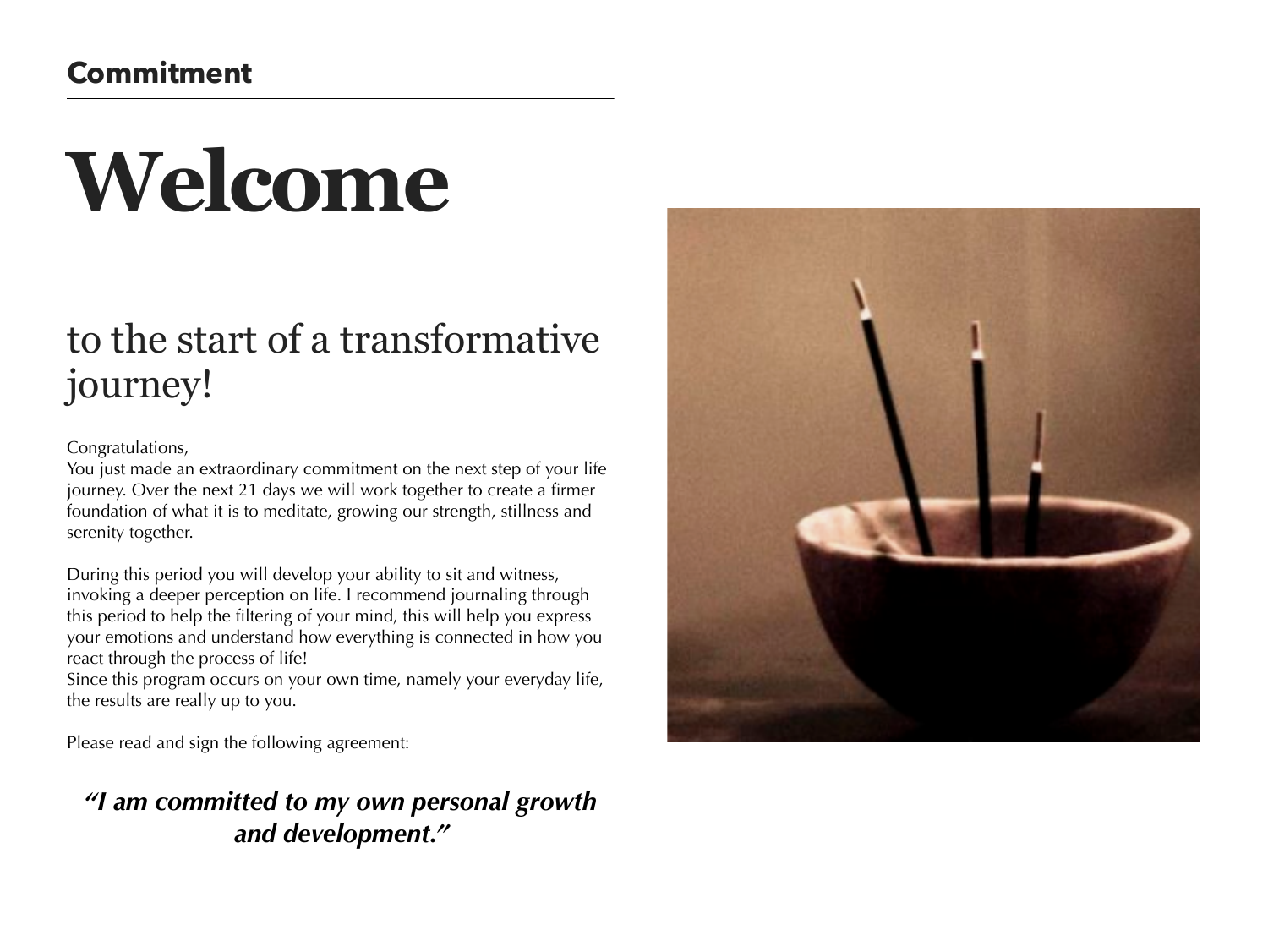### **Sign on the line!**

List any additional personal commitments below:

Please Sign:

Date:

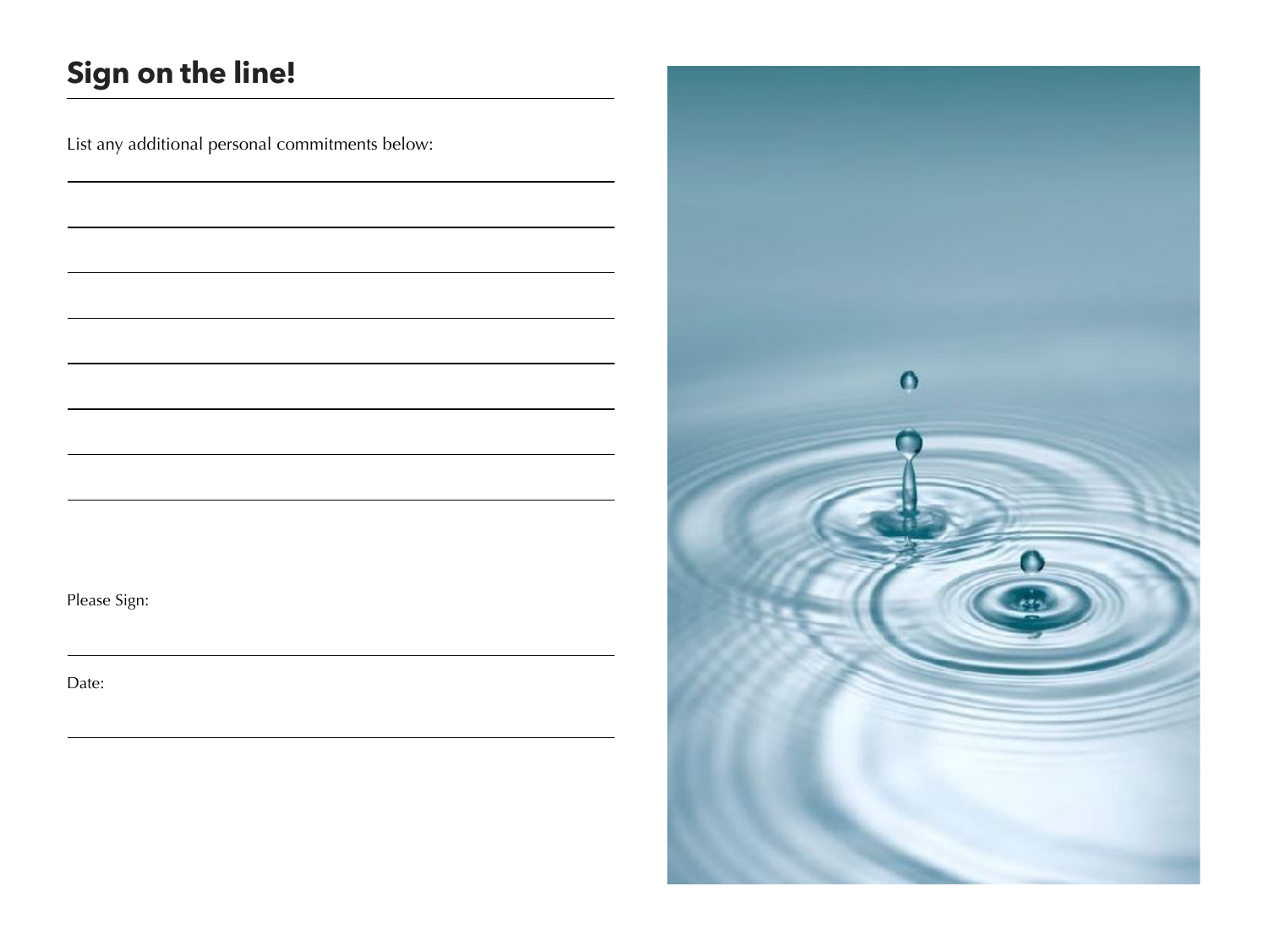### **Goals**

List 3 personal goals you have for this course:

Please Sign to commit to your goals:

Date:

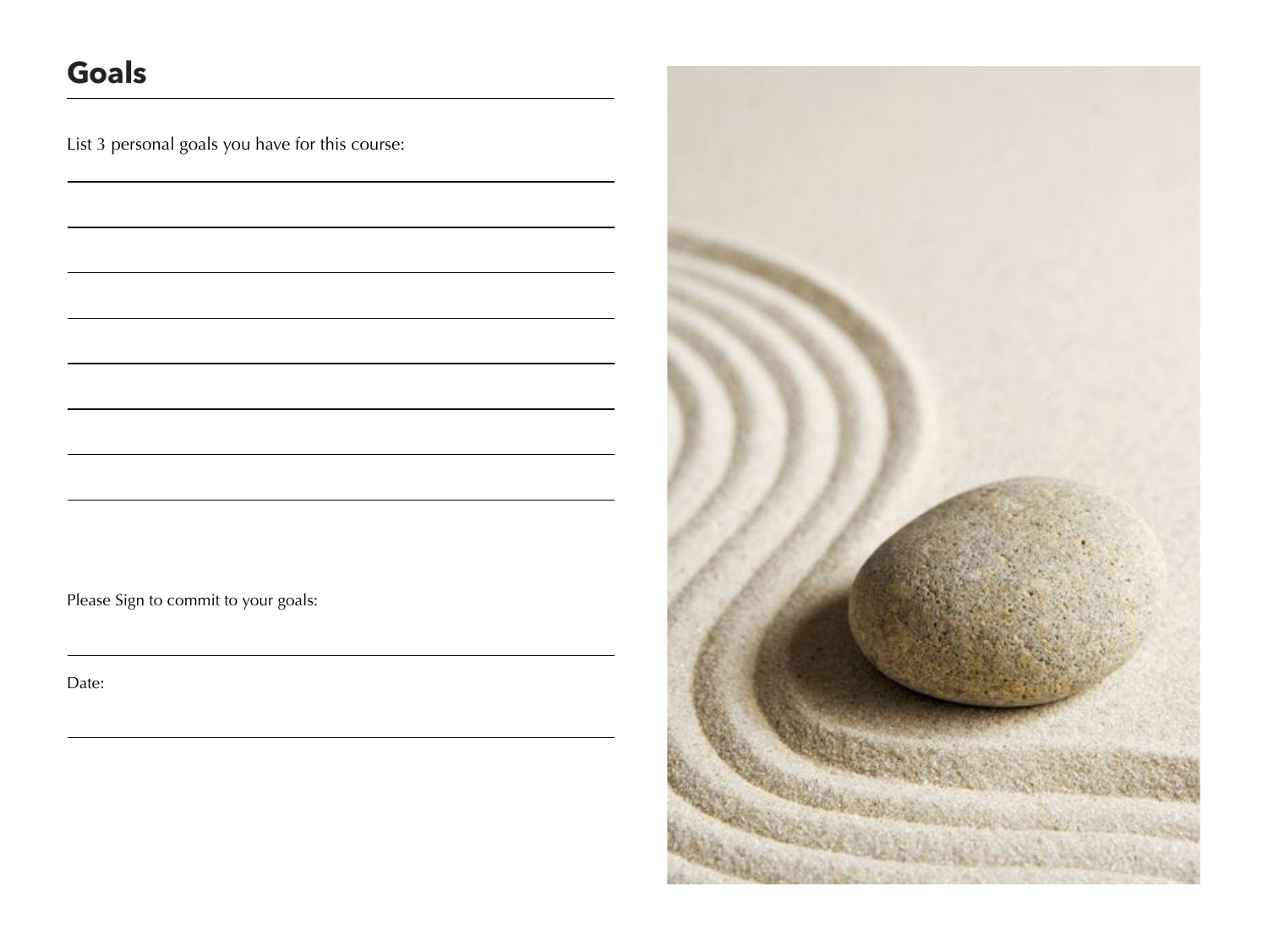| <b>Day 1 - Time:</b><br>Date:                                                                                                                     | <b>Day 2 - Time:</b><br>Date: |  |  |  |
|---------------------------------------------------------------------------------------------------------------------------------------------------|-------------------------------|--|--|--|
| How was my first experience, feelings/thoughts?<br>(be really honest in your journaling i.e I found it really hard because or<br>I felt free and) | Today I felt:                 |  |  |  |
|                                                                                                                                                   |                               |  |  |  |
|                                                                                                                                                   |                               |  |  |  |
| What came up in my mind that surprised me?:                                                                                                       | I was able to:                |  |  |  |
|                                                                                                                                                   |                               |  |  |  |
|                                                                                                                                                   |                               |  |  |  |
|                                                                                                                                                   |                               |  |  |  |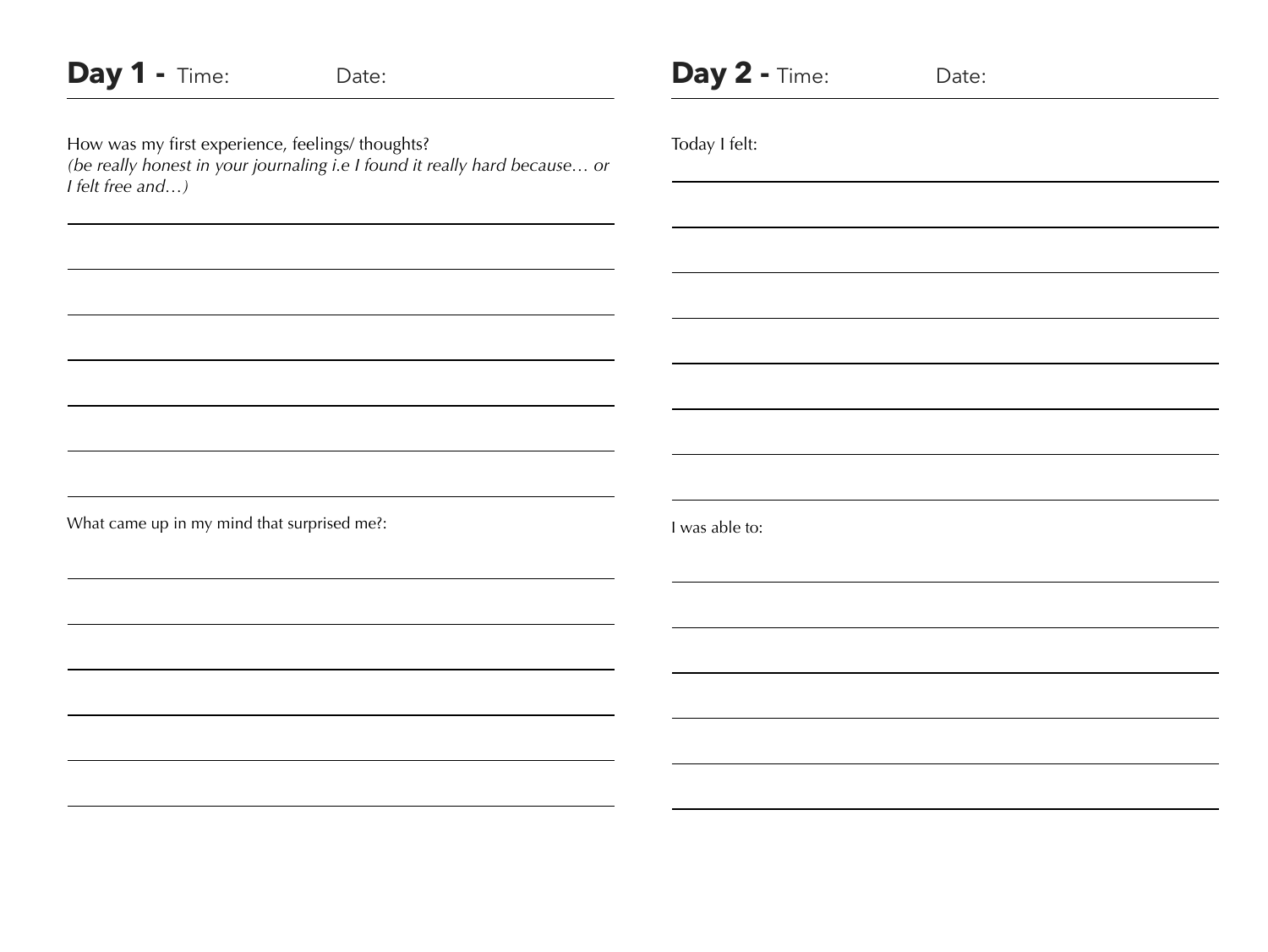| Day 3-               | Time: | Date: | Day 4 -       | Time: | Date: |
|----------------------|-------|-------|---------------|-------|-------|
| My meditation today: |       |       | Today I felt: |       |       |
|                      |       |       |               |       |       |
|                      |       |       |               |       |       |
|                      |       |       |               |       |       |
|                      |       |       |               |       |       |
| <b>Day 5-</b>        | Time: | Date: | Day 6-        | Time: | Date: |
| I'm feeling that :   |       |       | I noticed:    |       |       |
|                      |       |       |               |       |       |
|                      |       |       |               |       |       |
|                      |       |       |               |       |       |
|                      |       |       |               |       |       |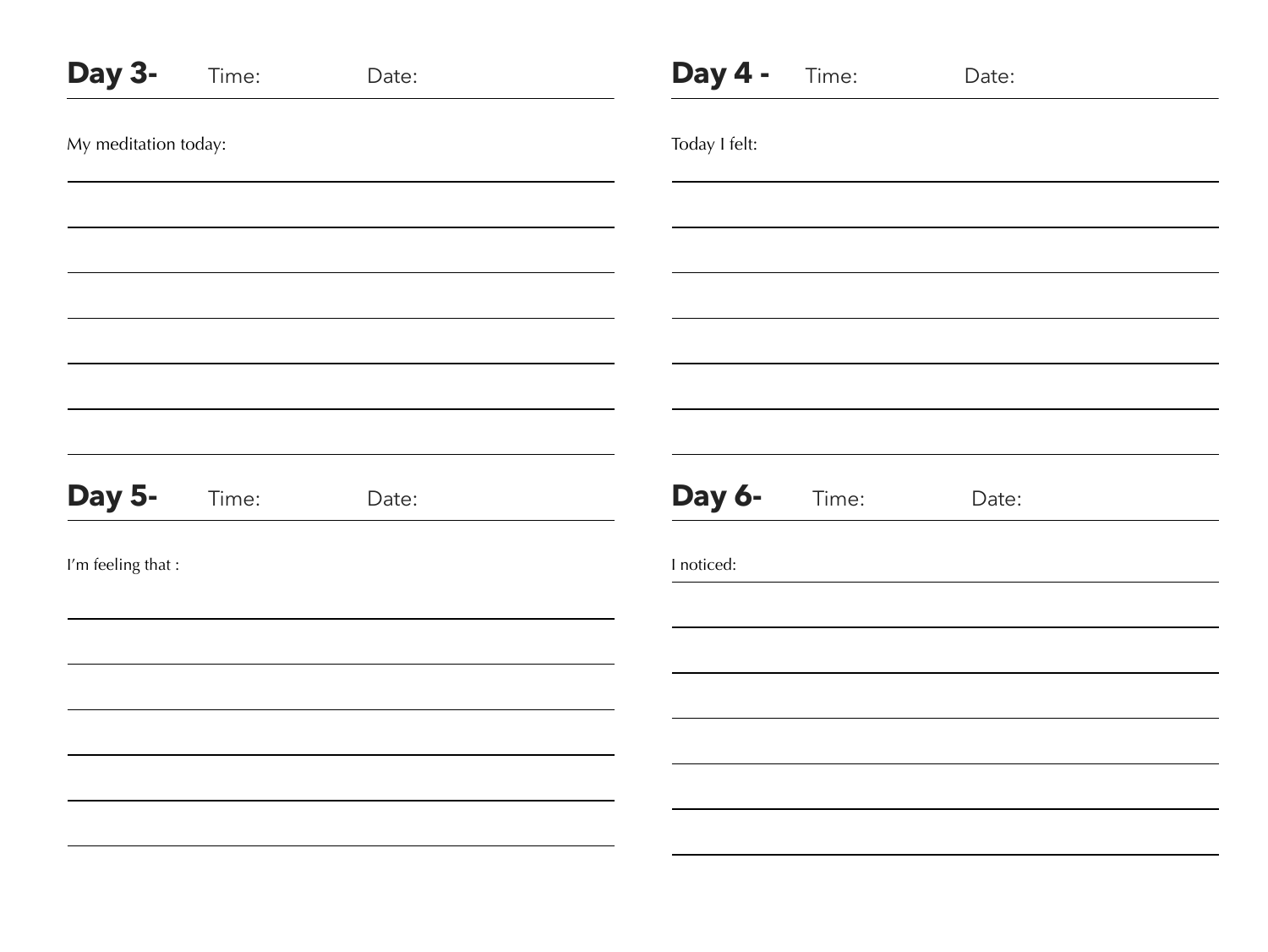| Day 7 - Date:<br>Time:                                      | I have noticed in my daily life that:         |
|-------------------------------------------------------------|-----------------------------------------------|
| Finishing my first week of 7 min meditation I have noticed: |                                               |
|                                                             |                                               |
|                                                             |                                               |
|                                                             |                                               |
|                                                             |                                               |
|                                                             | I am committed to the next part of my growth! |
| I feel that I have developed:                               |                                               |
|                                                             |                                               |
|                                                             |                                               |
|                                                             |                                               |
|                                                             |                                               |
|                                                             |                                               |
|                                                             |                                               |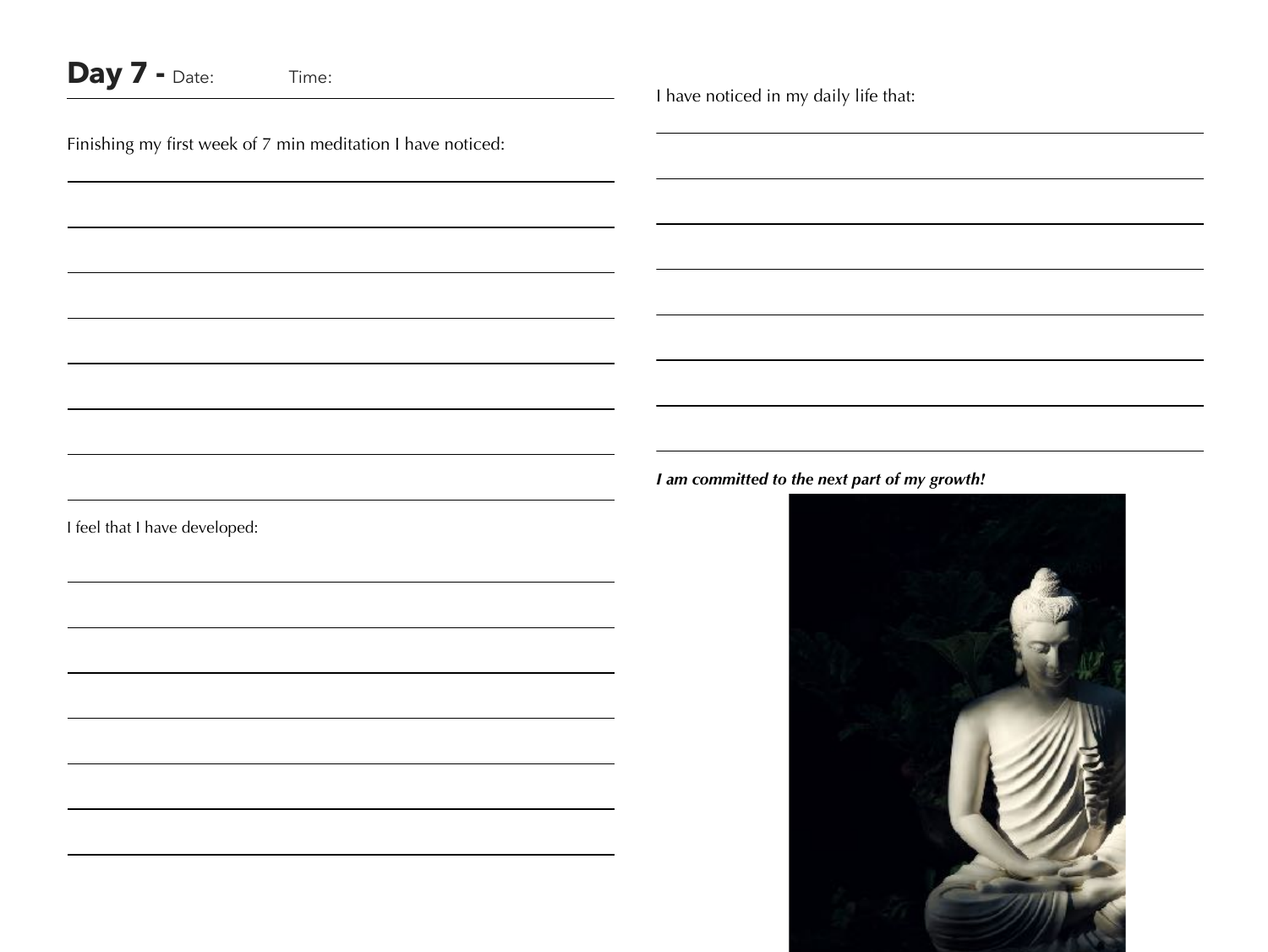| <b>Day 8 - Time:</b><br>Date:                         | Day 9 - Time:<br>Date: |
|-------------------------------------------------------|------------------------|
| How was my first experience, with 14 mins meditation? | Today it felt:         |
|                                                       |                        |
|                                                       |                        |
|                                                       |                        |
|                                                       |                        |
| What difference did I witness?:                       |                        |
|                                                       | I was able to:         |
|                                                       |                        |
|                                                       |                        |
|                                                       |                        |
|                                                       |                        |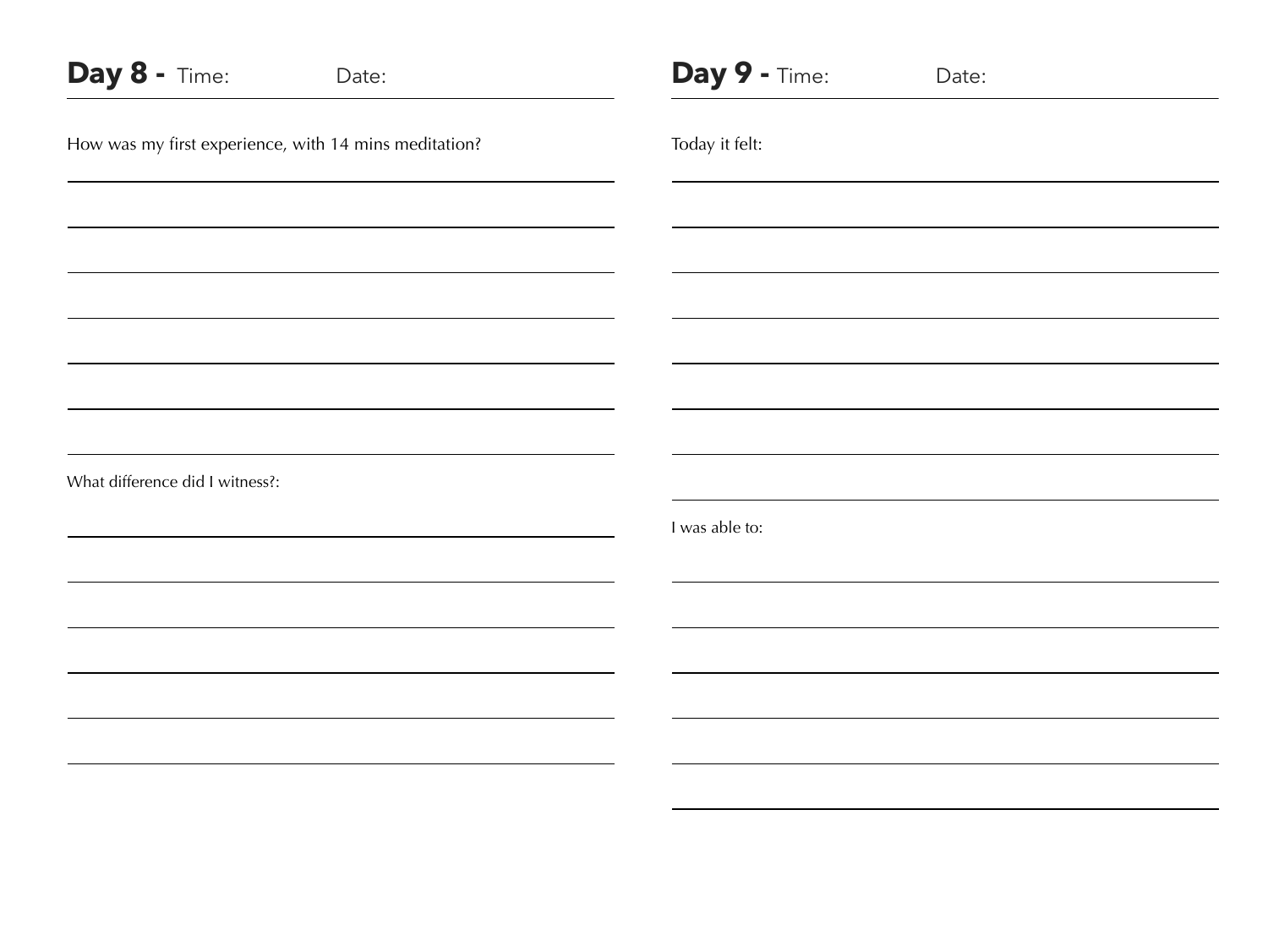| <b>Day 10 -</b>  | Time: | Date: | <b>Day 11 -</b>    | Time: | Date: |
|------------------|-------|-------|--------------------|-------|-------|
| I noticed that:  |       |       | Today I felt that: |       |       |
|                  |       |       |                    |       |       |
|                  |       |       |                    |       |       |
|                  |       |       |                    |       |       |
|                  |       |       |                    |       |       |
| <b>Day 12 -</b>  | Time: | Date: | <b>Day 13 -</b>    | Time: | Date: |
| I'm developing : |       |       | I witnessed :      |       |       |
|                  |       |       |                    |       |       |
|                  |       |       |                    |       |       |
|                  |       |       |                    |       |       |
|                  |       |       |                    |       |       |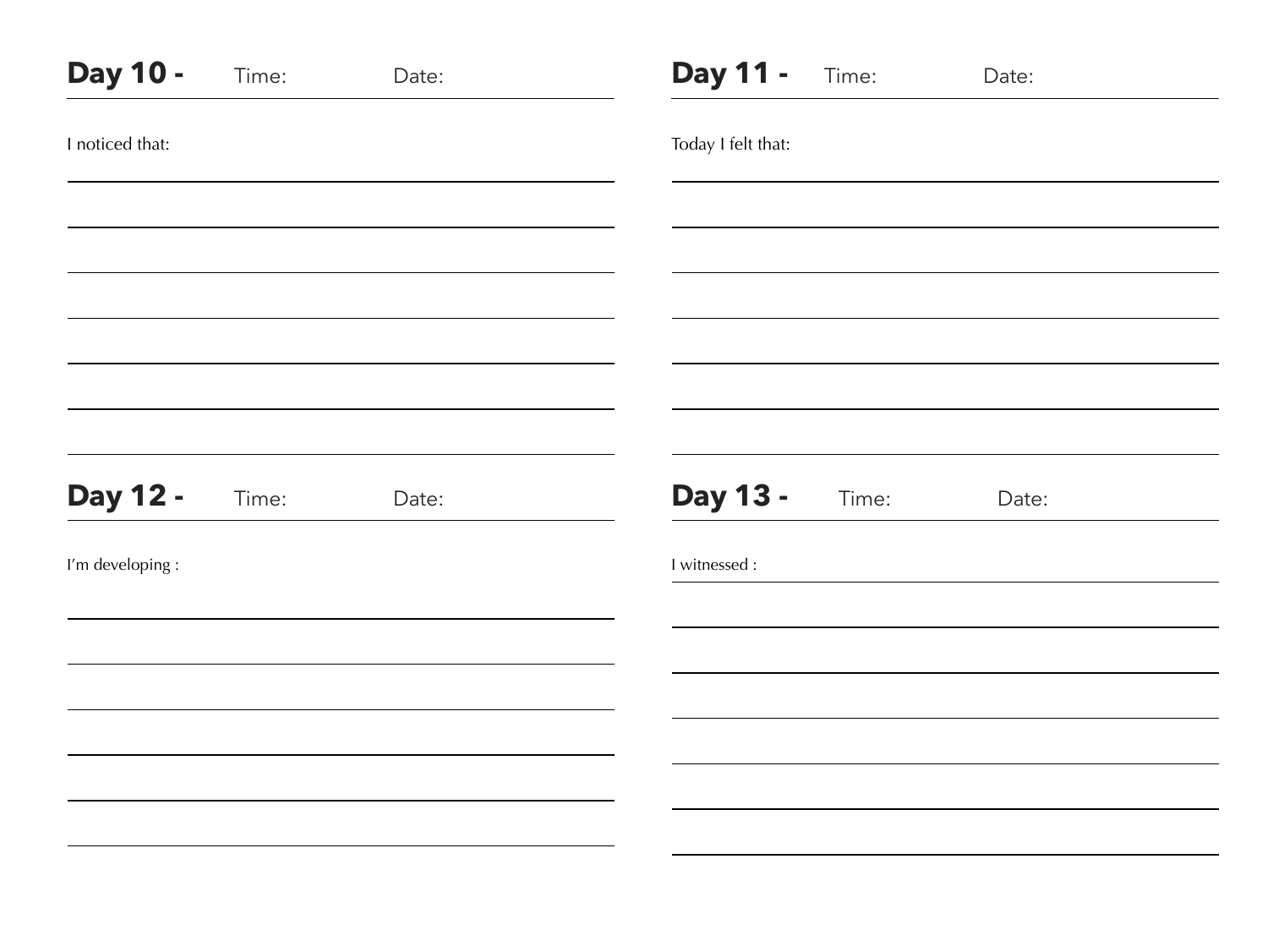| <b>Day 14 - Date:</b><br>Time:                                                  | I feel like daily meditation is helping me:                        |
|---------------------------------------------------------------------------------|--------------------------------------------------------------------|
| Finishing my second week of profession to 14 mins meditation I have<br>noticed: |                                                                    |
|                                                                                 |                                                                    |
|                                                                                 |                                                                    |
|                                                                                 |                                                                    |
|                                                                                 |                                                                    |
|                                                                                 | I am here and committed to the next part of my meditation journey! |
| I noticed that in comparison from the first week that:                          |                                                                    |
|                                                                                 |                                                                    |
|                                                                                 |                                                                    |
|                                                                                 |                                                                    |
|                                                                                 |                                                                    |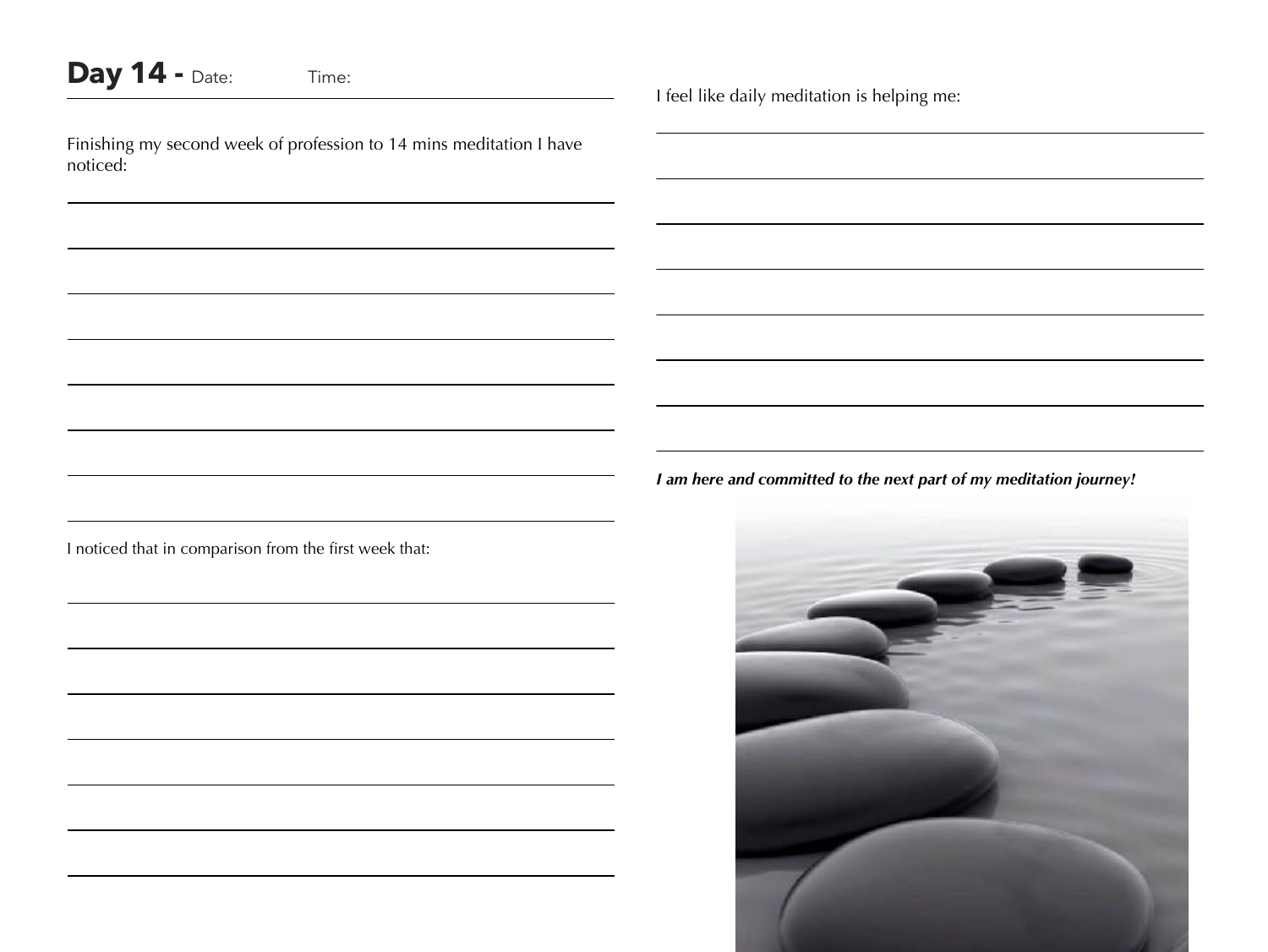| <b>Day 15 - Time:</b><br>Date:               | <b>Day 16 - Time:</b><br>Date:   |
|----------------------------------------------|----------------------------------|
| Progressing to 18 mins of meditation I felt? | The second day of 18 mins felt : |
|                                              |                                  |
|                                              |                                  |
|                                              |                                  |
|                                              |                                  |
| I experienced :                              |                                  |
|                                              | I witnessed:                     |
|                                              |                                  |
|                                              |                                  |
|                                              |                                  |
|                                              |                                  |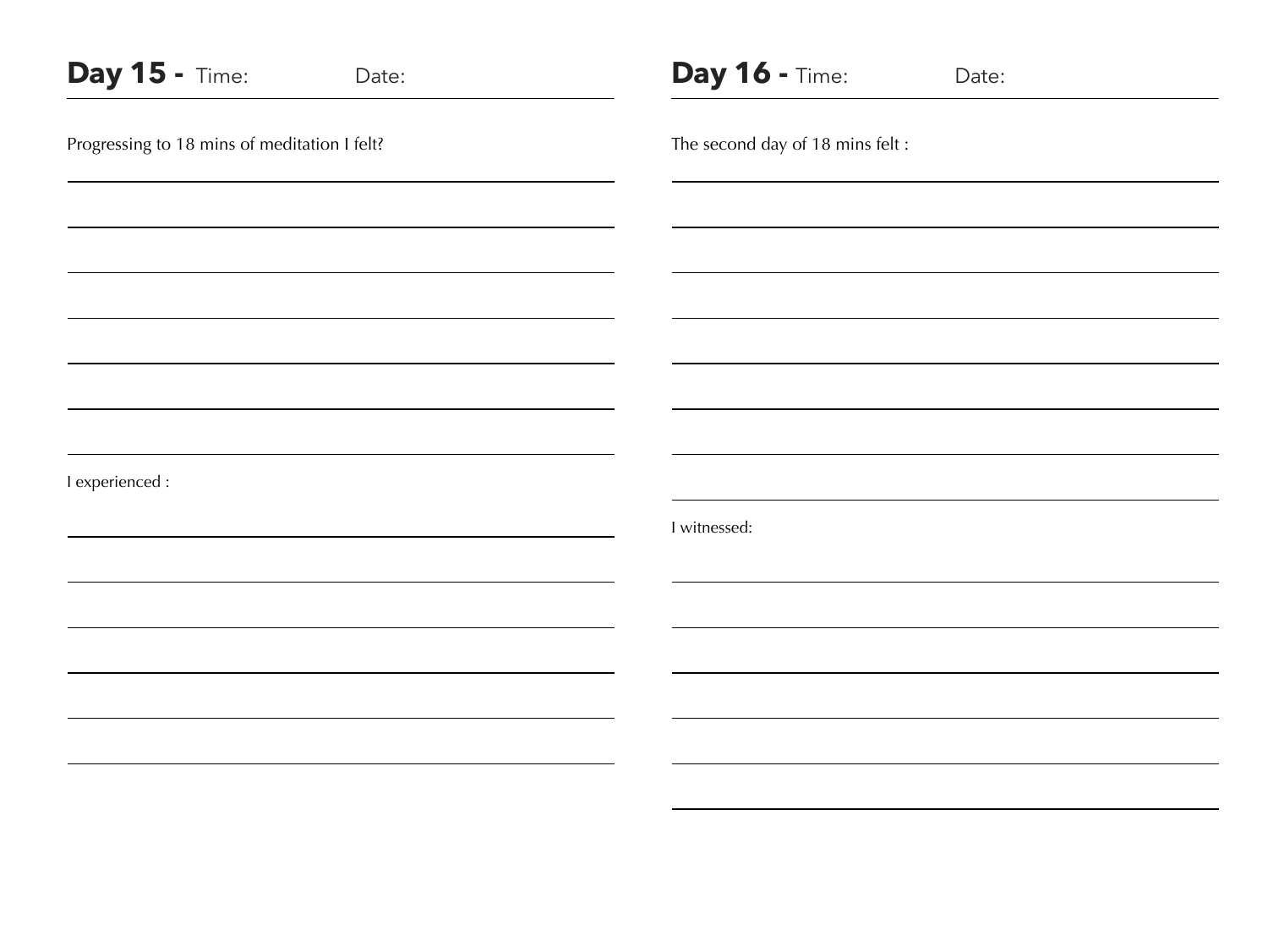| <b>Day 17 -</b>      | Time: | Date: | <b>Day 18 -</b><br>Time:<br>Date:                             |
|----------------------|-------|-------|---------------------------------------------------------------|
| I am feeling that:   |       |       | My meditation today was:                                      |
|                      |       |       |                                                               |
|                      |       |       |                                                               |
|                      |       |       |                                                               |
|                      |       |       |                                                               |
| <b>Day 19 -</b>      | Time: | Date: | <b>Day 20 -</b><br>Time:<br>Date:                             |
| I experienced today: |       |       | On my final day of 18 mins I witnessed and can reflect that : |
|                      |       |       |                                                               |
|                      |       |       |                                                               |
|                      |       |       |                                                               |
|                      |       |       |                                                               |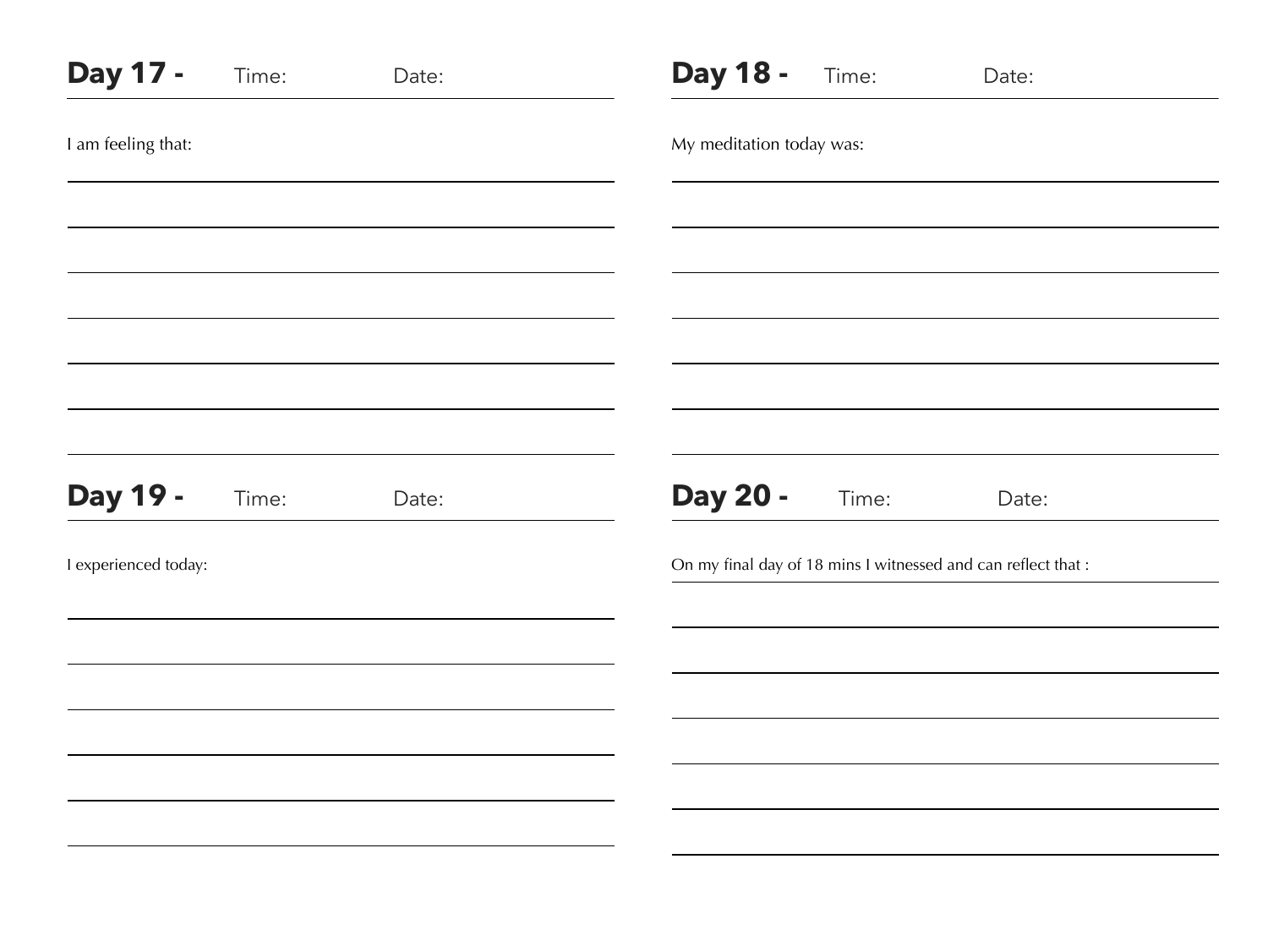| Day 21 - Date:<br>Time:                                     | I feel like meditation and this course has:               |
|-------------------------------------------------------------|-----------------------------------------------------------|
| I made it to 21 mins of stillness!!! I reflect that:        |                                                           |
|                                                             |                                                           |
|                                                             |                                                           |
|                                                             |                                                           |
|                                                             |                                                           |
|                                                             |                                                           |
| As I look back and witness where I am now, I can say that : |                                                           |
|                                                             | I make these new commitments going forward on my journey: |
|                                                             |                                                           |
|                                                             |                                                           |
|                                                             |                                                           |
|                                                             |                                                           |
|                                                             |                                                           |